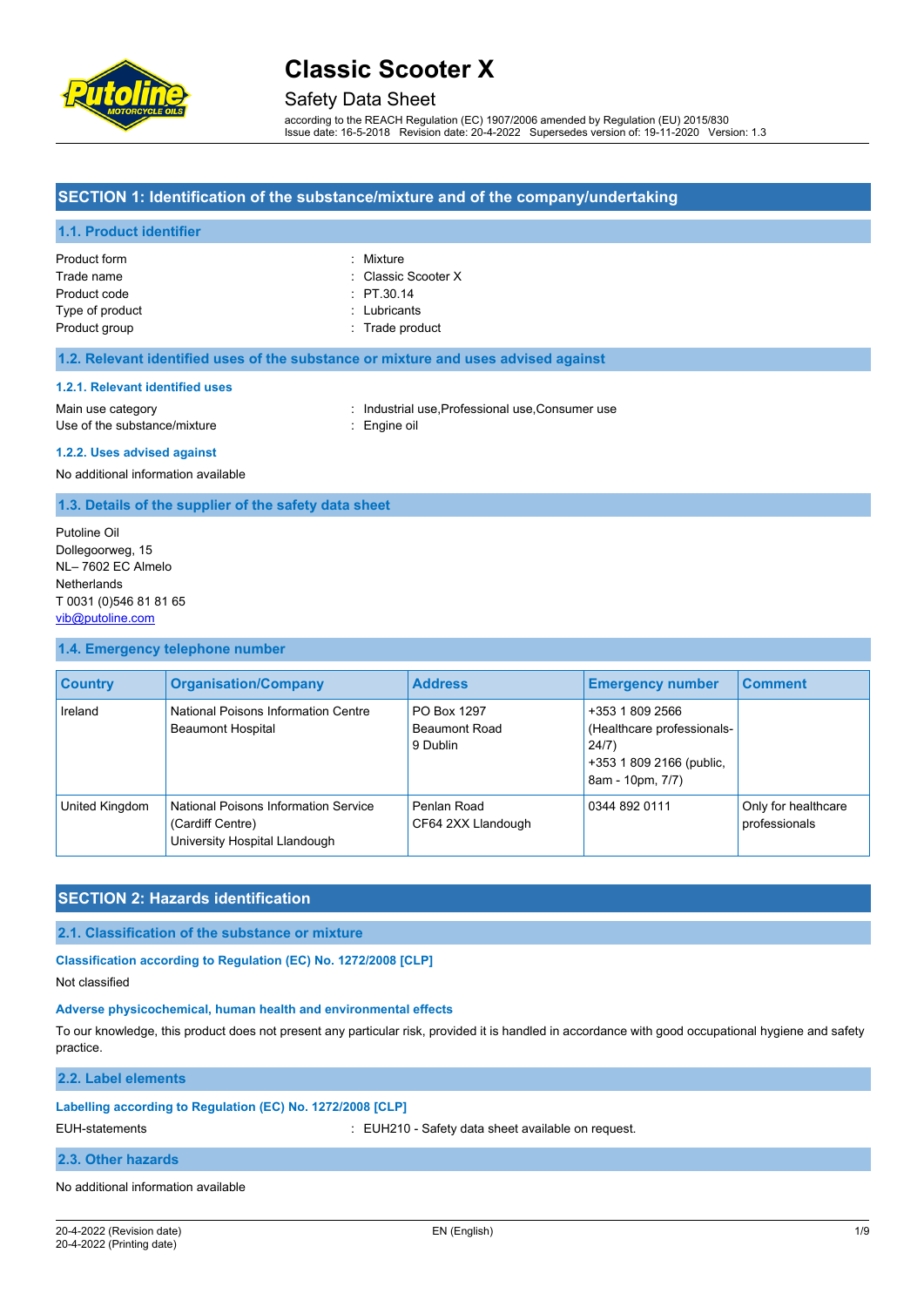# Safety Data Sheet

according to the REACH Regulation (EC) 1907/2006 amended by Regulation (EU) 2015/830

#### **SECTION 3: Composition/information on ingredients**

#### **3.1. Substances**

Not applicable

#### **3.2. Mixtures**

Comments : Highly refined mineral oils and additives.

| <b>Name</b>                                                                   | <b>Product identifier</b>                                                                                | $\frac{9}{6}$ | <b>Classification according to</b><br>Regulation (EC) No. 1272/2008<br><b>ICLP1</b> |
|-------------------------------------------------------------------------------|----------------------------------------------------------------------------------------------------------|---------------|-------------------------------------------------------------------------------------|
| Hydrocarbons, C11-C14, n-alkanes, isoalkanes,<br>cyclics, $\leq$ 2% aromatics | CAS-No.: 64742-47-8<br>EC-No.: 926-141-6<br>EC Index-No.: 649-422-00-2<br>REACH-no: 01-2119456620-<br>43 | $20 - 25$     | Asp. Tox. 1, H304<br>EUH066                                                         |

| <b>Specific concentration limits:</b>                                            |                                                                                                          |                                      |
|----------------------------------------------------------------------------------|----------------------------------------------------------------------------------------------------------|--------------------------------------|
| <b>Name</b>                                                                      | <b>Product identifier</b>                                                                                | <b>Specific concentration limits</b> |
| Hydrocarbons, C11-C14, n-alkanes, isoalkanes,<br>$\vert$ cyclics, < 2% aromatics | CAS-No.: 64742-47-8<br>EC-No.: 926-141-6<br>EC Index-No.: 649-422-00-2<br>REACH-no: 01-2119456620-<br>43 | (25 ≤C < 100) EUH066                 |

Comments : The highly refined mineral oil contains <3% (w/w) DMSOextract, according to IP346.

Full text of H- and EUH-statements: see section 16

| <b>SECTION 4: First aid measures</b>                                                                                                                       |                                                                                                                                                                                                             |  |  |
|------------------------------------------------------------------------------------------------------------------------------------------------------------|-------------------------------------------------------------------------------------------------------------------------------------------------------------------------------------------------------------|--|--|
| 4.1. Description of first aid measures                                                                                                                     |                                                                                                                                                                                                             |  |  |
| First-aid measures after inhalation<br>First-aid measures after skin contact<br>First-aid measures after eye contact<br>First-aid measures after ingestion | : Remove person to fresh air and keep comfortable for breathing.<br>: Wash skin with plenty of water.<br>: Rinse eyes with water as a precaution.<br>: Call a poison center or a doctor if you feel unwell. |  |  |
| 4.2. Most important symptoms and effects, both acute and delayed                                                                                           |                                                                                                                                                                                                             |  |  |
| Symptoms/effects                                                                                                                                           | : No additional information available.                                                                                                                                                                      |  |  |

**4.3. Indication of any immediate medical attention and special treatment needed**

Treat symptomatically.

| <b>SECTION 5: Firefighting measures</b>                         |                                                                                                                                                          |  |  |
|-----------------------------------------------------------------|----------------------------------------------------------------------------------------------------------------------------------------------------------|--|--|
| 5.1. Extinguishing media                                        |                                                                                                                                                          |  |  |
| Suitable extinguishing media<br>Unsuitable extinguishing media  | : Water spray. Dry powder. Foam. Carbon dioxide.<br>: Do not use a heavy water stream.                                                                   |  |  |
| 5.2. Special hazards arising from the substance or mixture      |                                                                                                                                                          |  |  |
| Fire hazard<br>Hazardous decomposition products in case of fire | Combustible liquid.<br>: Toxic fumes may be released. Incomplete combustion releases dangerous carbon<br>monoxide, carbon dioxide and other toxic gases. |  |  |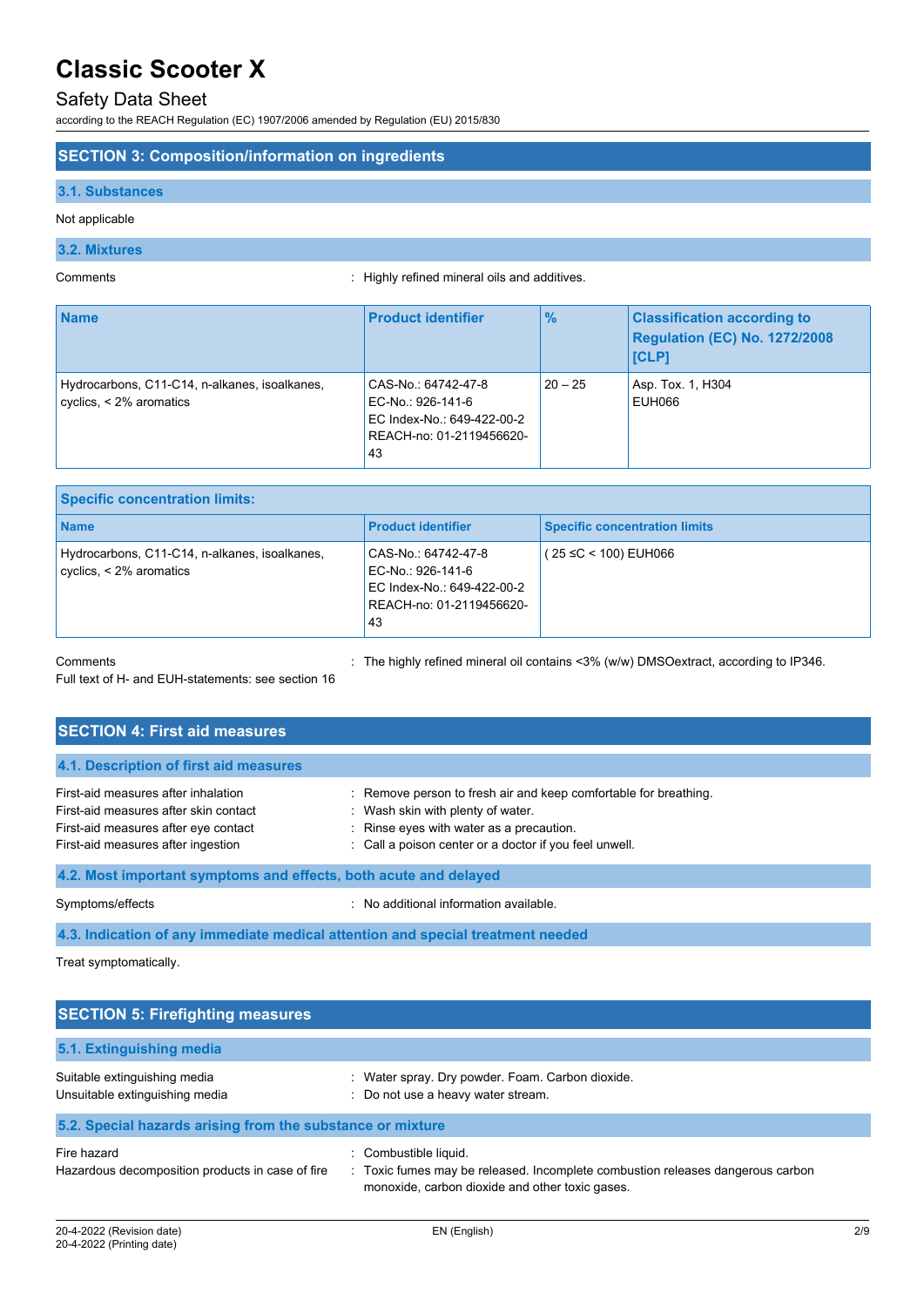## Safety Data Sheet

according to the REACH Regulation (EC) 1907/2006 amended by Regulation (EU) 2015/830

# **5.3. Advice for firefighters**

Protection during firefighting  $\blacksquare$ : Do not attempt to take action without suitable protective equipment. Self-contained breathing apparatus. Complete protective clothing.

| <b>SECTION 6: Accidental release measures</b>                            |                                                                                                                                                              |  |
|--------------------------------------------------------------------------|--------------------------------------------------------------------------------------------------------------------------------------------------------------|--|
| 6.1. Personal precautions, protective equipment and emergency procedures |                                                                                                                                                              |  |
| 6.1.1. For non-emergency personnel<br><b>Emergency procedures</b>        | : Ventilate spillage area.                                                                                                                                   |  |
| 6.1.2. For emergency responders                                          |                                                                                                                                                              |  |
| Protective equipment                                                     | Do not attempt to take action without suitable protective equipment. For further information<br>refer to section 8: "Exposure controls/personal protection". |  |
| <b>6.2. Environmental precautions</b>                                    |                                                                                                                                                              |  |
| Avoid release to the environment.                                        |                                                                                                                                                              |  |
| 6.3. Methods and material for containment and cleaning up                |                                                                                                                                                              |  |
| Methods for cleaning up<br>Other information                             | Take up liquid spill into absorbent material.<br>Dispose of materials or solid residues at an authorized site.                                               |  |
| 6.4. Reference to other sections                                         |                                                                                                                                                              |  |

For further information refer to section 13.

| <b>SECTION 7: Handling and storage</b>                            |                                                                                                                                                                                                          |
|-------------------------------------------------------------------|----------------------------------------------------------------------------------------------------------------------------------------------------------------------------------------------------------|
| 7.1. Precautions for safe handling                                |                                                                                                                                                                                                          |
| Precautions for safe handling<br>Hygiene measures                 | : Provide good ventilation in process area to prevent formation of vapour.<br>: Wash hands and other exposed areas with mild soap and water before eating, drinking or<br>smoking and when leaving work. |
| 7.2. Conditions for safe storage, including any incompatibilities |                                                                                                                                                                                                          |
| Storage conditions                                                | : Keep container closed when not in use. Keep in a cool, well-ventilated place away from<br>heat.                                                                                                        |
| Storage temperature                                               | : $0-40$ °C                                                                                                                                                                                              |
| 7.3. Specific end use(s)                                          |                                                                                                                                                                                                          |

No additional information available

# **SECTION 8: Exposure controls/personal protection**

**8.1. Control parameters**

### **8.1.1 National occupational exposure and biological limit values**

| <b>Classic Scooter X</b>                                                                                                                                   |                                                       |
|------------------------------------------------------------------------------------------------------------------------------------------------------------|-------------------------------------------------------|
| <b>EU - Indicative Occupational Exposure Limit (IOEL)</b>                                                                                                  |                                                       |
| Exposure limits/standards for materials that can be<br>formed when handling this product. When<br>mists/aerosols can occur the following is<br>recommended | 5 mg/m <sup>3</sup> - ACGIH TLV (inhalable fraction). |

#### **8.1.2. Recommended monitoring procedures**

No additional information available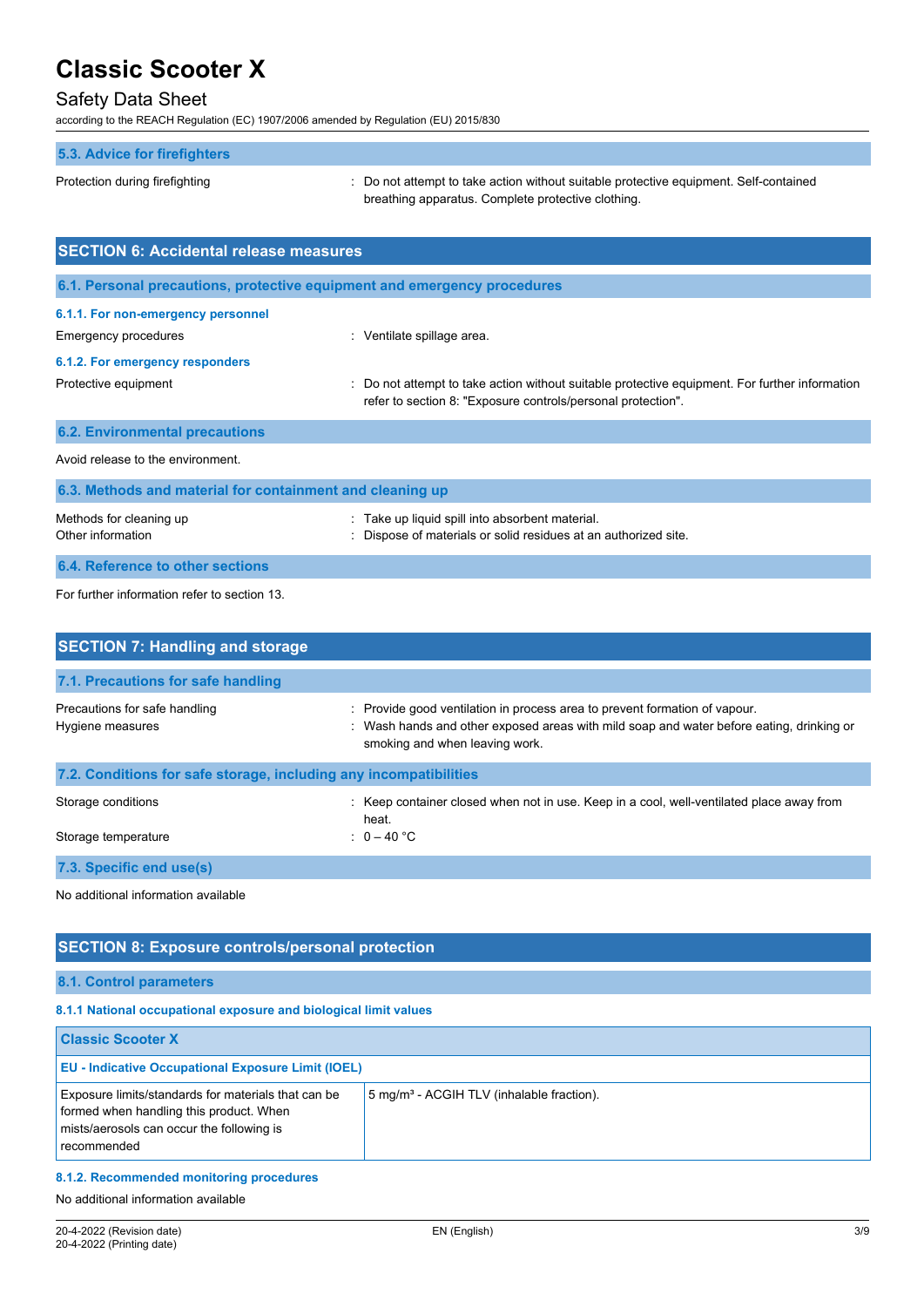### Safety Data Sheet

according to the REACH Regulation (EC) 1907/2006 amended by Regulation (EU) 2015/830

#### **8.1.3. Air contaminants formed**

No additional information available

#### **8.1.4. DNEL and PNEC**

No additional information available

#### **8.1.5. Control banding**

No additional information available

#### **8.2. Exposure controls**

#### **8.2.1. Appropriate engineering controls**

#### **Appropriate engineering controls:**

Ensure good ventilation of the work station.

#### **8.2.2. Personal protection equipment**

#### **Personal protective equipment symbol(s):**



#### **8.2.2.1. Eye and face protection**

#### **Eye protection:**

Safety glasses

| <b>Eye protection</b> |                             |                        |          |
|-----------------------|-----------------------------|------------------------|----------|
| <b>Type</b>           | <b>Field of application</b> | <b>Characteristics</b> | Standard |
| Safety glasses        | <b>Droplet</b>              | clear                  | EN 166   |

#### **8.2.2.2. Skin protection**

#### **Skin and body protection:**

Wear suitable protective clothing

#### **Hand protection:**

Protective gloves

| <b>Hand protection</b> |                      |                        |                |                    |                 |
|------------------------|----------------------|------------------------|----------------|--------------------|-----------------|
| <b>Type</b>            | <b>Material</b>      | <b>Permeation</b>      | Thickness (mm) | <b>Penetration</b> | <b>Standard</b> |
| Reusable gloves        | Nitrile rubber (NBR) | $6$ ( $>$ 480 minutes) | ≥0.35          |                    | EN ISO 374      |

#### **Other skin protection**

**Materials for protective clothing:**

## Wear suitable protective clothing

#### **8.2.2.3. Respiratory protection**

**Respiratory protection:** In case of insufficient ventilation, wear suitable respiratory equipment

#### **8.2.2.4. Thermal hazards**

No additional information available

#### **8.2.3. Environmental exposure controls**

# **Environmental exposure controls:**

Avoid release to the environment.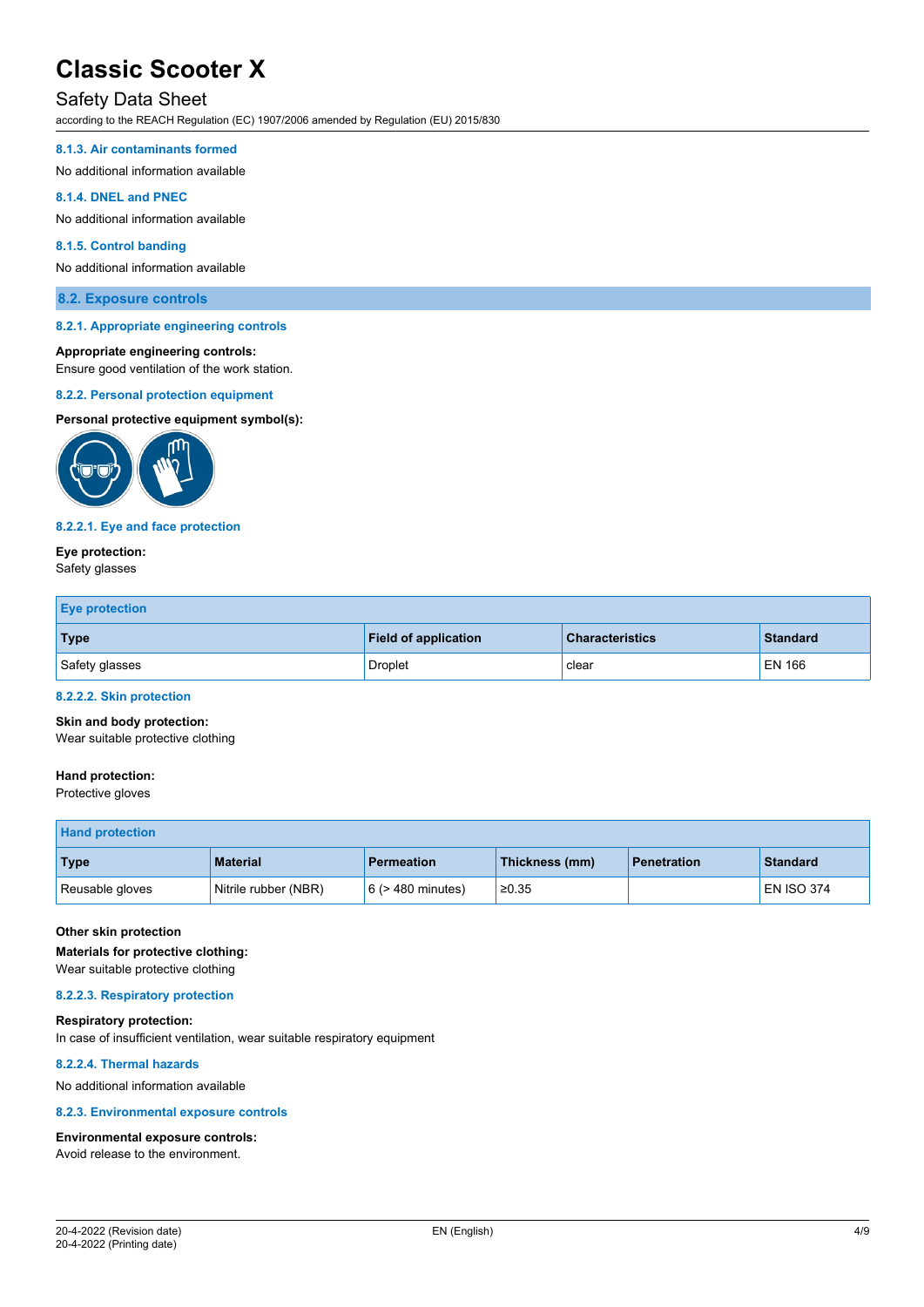# Safety Data Sheet

according to the REACH Regulation (EC) 1907/2006 amended by Regulation (EU) 2015/830

| <b>SECTION 9: Physical and chemical properties</b>                                                                                                                                                                                                                                                                                                                                                                                                                                                     |                                                                                                                                                                                                                                                                                                                                                                                                                                                                                                                                                          |  |  |
|--------------------------------------------------------------------------------------------------------------------------------------------------------------------------------------------------------------------------------------------------------------------------------------------------------------------------------------------------------------------------------------------------------------------------------------------------------------------------------------------------------|----------------------------------------------------------------------------------------------------------------------------------------------------------------------------------------------------------------------------------------------------------------------------------------------------------------------------------------------------------------------------------------------------------------------------------------------------------------------------------------------------------------------------------------------------------|--|--|
| 9.1. Information on basic physical and chemical properties                                                                                                                                                                                                                                                                                                                                                                                                                                             |                                                                                                                                                                                                                                                                                                                                                                                                                                                                                                                                                          |  |  |
| Physical state<br>Colour<br>Odour<br>Odour threshold<br>рH<br>Relative evaporation rate (butylacetate=1)<br>Melting point<br>Freezing point<br>Boiling point<br>Flash point<br>Auto-ignition temperature<br>Decomposition temperature<br>Flammability (solid, gas)<br>Vapour pressure<br>Relative vapour density at 20 °C<br>Relative density<br>Density<br>Solubility<br>Partition coefficient n-octanol/water (Log Pow)<br>Viscosity, kinematic<br>Viscosity, dynamic<br><b>Explosive properties</b> | : Liquid<br>Brown.<br>characteristic.<br>No data available<br>No data available<br>No data available<br>Not applicable<br>-45 °C - ASTM D5950 (pour point)<br>No data available<br>78 °C - ASTM D93 (PM)<br>No data available<br>No data available<br>Not applicable<br>No data available<br>No data available<br>No data available<br>0,872 kg/l (15 °C) - ASTM D4052<br>Water: Practically not miscible.<br>No data available<br>70,5 mm <sup>2</sup> /s (40 °C) - ASTM D7279<br>No data available<br>Presents no particular fire or explosion hazard. |  |  |
| Oxidising properties<br><b>Explosive limits</b>                                                                                                                                                                                                                                                                                                                                                                                                                                                        | No data available<br>No data available                                                                                                                                                                                                                                                                                                                                                                                                                                                                                                                   |  |  |
| 9.2. Other information                                                                                                                                                                                                                                                                                                                                                                                                                                                                                 |                                                                                                                                                                                                                                                                                                                                                                                                                                                                                                                                                          |  |  |

VOC content : 0 %

| <b>SECTION 10: Stability and reactivity</b>                                                            |
|--------------------------------------------------------------------------------------------------------|
| 10.1. Reactivity                                                                                       |
| The product is non-reactive under normal conditions of use, storage and transport.                     |
| 10.2. Chemical stability                                                                               |
| Stable under normal conditions.                                                                        |
| 10.3. Possibility of hazardous reactions                                                               |
| No dangerous reactions known under normal conditions of use. Reacts violently with (strong) oxidizers. |

**10.4. Conditions to avoid**

None under recommended storage and handling conditions (see section 7).

**10.5. Incompatible materials**

No additional information available

**10.6. Hazardous decomposition products**

No decomposition if stored normally.

### **SECTION 11: Toxicological information**

### **11.1 Information on toxicological effects**

Acute toxicity (oral) **interest and the Contract Contract Contract Contract Contract Contract Contract Contract Contract Contract Contract Contract Contract Contract Contract Contract Contract Contract Contract Contract Co**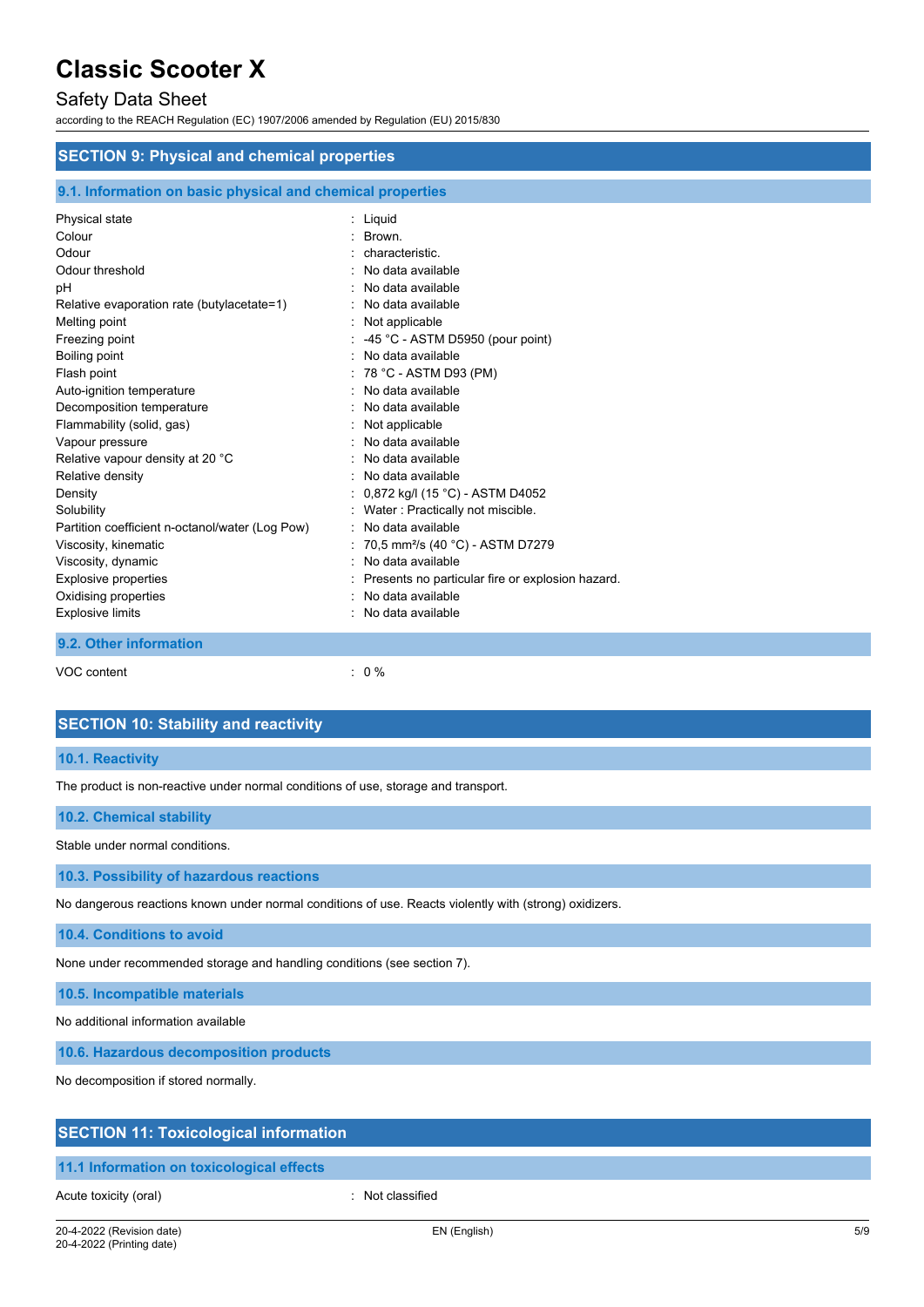# Safety Data Sheet

according to the REACH Regulation (EC) 1907/2006 amended by Regulation (EU) 2015/830

| Acute toxicity (dermal)<br>Acute toxicity (inhalation)                             | : Not classified<br>Not classified                                                            |  |
|------------------------------------------------------------------------------------|-----------------------------------------------------------------------------------------------|--|
| Hydrocarbons, C11-C14, n-alkanes, isoalkanes, cyclics, < 2% aromatics (64742-47-8) |                                                                                               |  |
| LD50 oral rat                                                                      | > 5000 mg/kg bodyweight (OECD 401 method)                                                     |  |
| LD50 dermal rat                                                                    | > 2000 mg/kg bodyweight Animal: rat, Guideline: OECD Guideline 402 (Acute Dermal<br>Toxicity) |  |
| LC50 Inhalation - Rat                                                              | $>$ 5000 mg/m <sup>3</sup> 8h - vapours (OECD 403 method)                                     |  |
| Skin corrosion/irritation                                                          | : Not classified                                                                              |  |
| Serious eye damage/irritation                                                      | : Not classified                                                                              |  |
| Respiratory or skin sensitisation                                                  | : Not classified                                                                              |  |
| Germ cell mutagenicity                                                             | : Not classified                                                                              |  |
| Carcinogenicity                                                                    | Not classified                                                                                |  |
| Reproductive toxicity                                                              | : Not classified                                                                              |  |
| STOT-single exposure                                                               | Not classified                                                                                |  |
| STOT-repeated exposure                                                             | : Not classified                                                                              |  |
| Aspiration hazard                                                                  | : Not classified                                                                              |  |
| <b>Classic Scooter X</b>                                                           |                                                                                               |  |
| Viscosity, kinematic                                                               | 70,5 mm <sup>2</sup> /s (40 °C) - ASTM D7279                                                  |  |

# **SECTION 12: Ecological information**

# **12.1. Toxicity**

| IMI II I VAIVILY                                                                                                                                                           |                                                                                                                                                                    |
|----------------------------------------------------------------------------------------------------------------------------------------------------------------------------|--------------------------------------------------------------------------------------------------------------------------------------------------------------------|
| Ecology - general<br>Hazardous to the aquatic environment, short-term<br>(acute)<br>Hazardous to the aquatic environment, long-term<br>(chronic)<br>Not rapidly degradable | : The product is not considered harmful to aquatic organisms nor to cause long-term adverse<br>effects in the environment.<br>: Not classified<br>: Not classified |
| Hydrocarbons, C11-C14, n-alkanes, isoalkanes, cyclics, < 2% aromatics (64742-47-8)                                                                                         |                                                                                                                                                                    |
| LC50 - Fish [1]                                                                                                                                                            | > 1000 mg/l (OECD 203 method)                                                                                                                                      |
| EC50 - Crustacea [1]                                                                                                                                                       | > 1000 mg/l (OECD 202 method)                                                                                                                                      |
| EC50 72h - Algae [1]                                                                                                                                                       | > 1000 mg/l (OECD 201 method)                                                                                                                                      |
| NOEC chronic crustacea                                                                                                                                                     | 1,22 g/l (21d)                                                                                                                                                     |
| NOEC chronic algae                                                                                                                                                         | 1000 mg/l (OECD 201 method)                                                                                                                                        |
| 12.2. Persistence and degradability                                                                                                                                        |                                                                                                                                                                    |
| Hydrocarbons, C11-C14, n-alkanes, isoalkanes, cyclics, < 2% aromatics (64742-47-8)                                                                                         |                                                                                                                                                                    |
| Biodegradation                                                                                                                                                             | 69 % (28d) (OECD 301F method)                                                                                                                                      |
| 12.3. Bioaccumulative potential                                                                                                                                            |                                                                                                                                                                    |

#### No additional information available

**12.4. Mobility in soil**

No additional information available

**12.5. Results of PBT and vPvB assessment**

No additional information available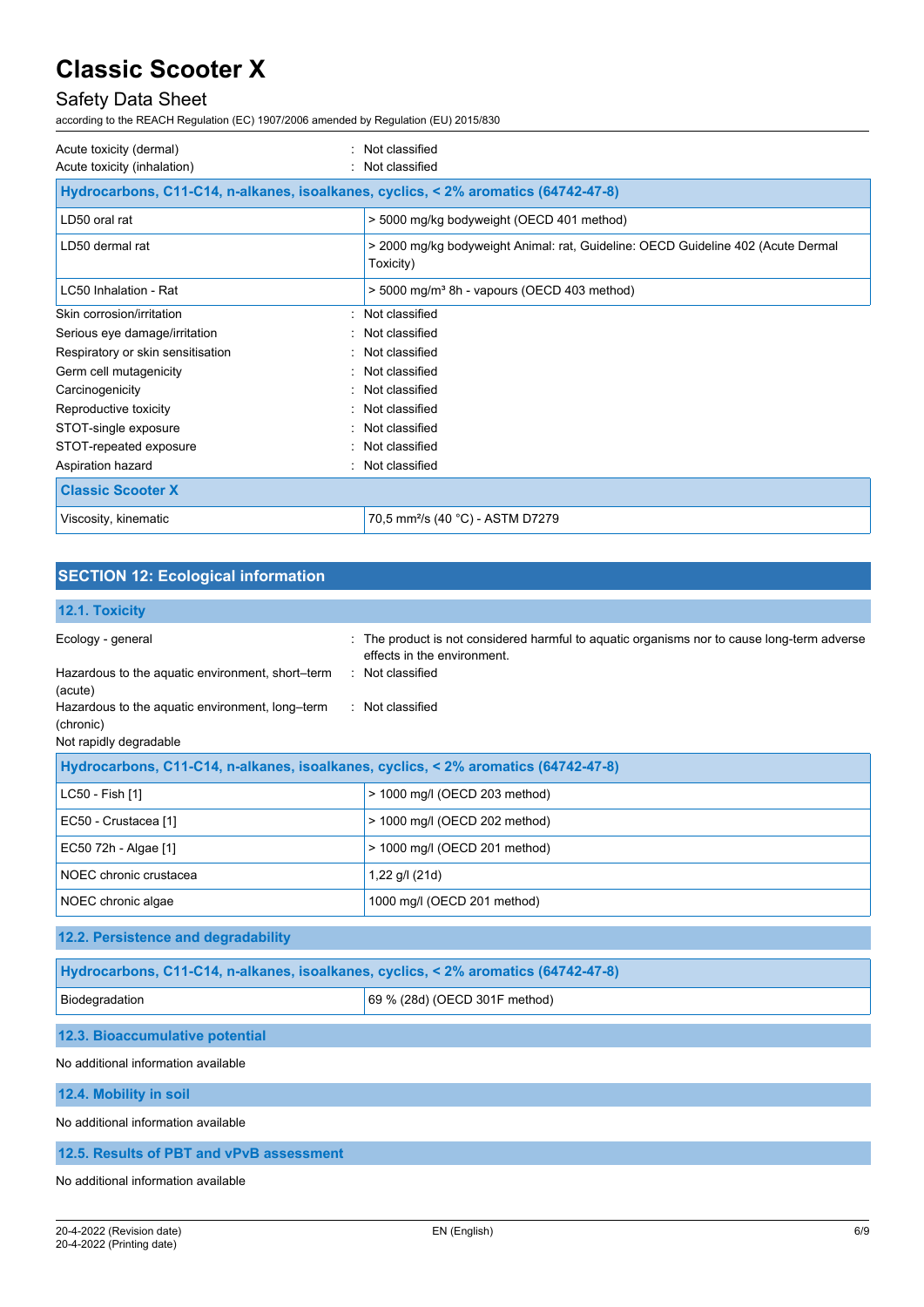## Safety Data Sheet

according to the REACH Regulation (EC) 1907/2006 amended by Regulation (EU) 2015/830

#### **12.6. Other adverse effects**

No additional information available

# **SECTION 13: Disposal considerations 13.1. Waste treatment methods**

Waste treatment methods : Do not allow into drains or water courses. Dispose of contents/container in accordance with licensed collector's sorting instructions.

European List of Waste (LoW) code : 13 02 05\* - mineral-based non-chlorinated engine, gear and lubricating oils

Product/Packaging disposal recommendations : Dispose in a safe manner in accordance with local/national regulations.

### **SECTION 14: Transport information**

| In accordance with ADR / IMDG / IATA / ADN / RID |               |               |               |               |
|--------------------------------------------------|---------------|---------------|---------------|---------------|
| <b>ADR</b>                                       | <b>IMDG</b>   | <b>IATA</b>   | <b>ADN</b>    | <b>RID</b>    |
| 14.1. UN number                                  |               |               |               |               |
| Not regulated                                    | Not regulated | Not regulated | Not regulated | Not regulated |
| 14.2. UN proper shipping name                    |               |               |               |               |
| Not regulated                                    | Not regulated | Not regulated | Not regulated | Not regulated |
| 14.3. Transport hazard class(es)                 |               |               |               |               |
| Not regulated                                    | Not regulated | Not regulated | Not regulated | Not regulated |
| 14.4. Packing group                              |               |               |               |               |
| Not regulated                                    | Not regulated | Not regulated | Not regulated | Not regulated |
| <b>14.5. Environmental hazards</b>               |               |               |               |               |
| Not regulated                                    | Not regulated | Not regulated | Not regulated | Not regulated |
| No supplementary information available           |               |               |               |               |

**14.6. Special precautions for user**

#### **Overland transport**

Not regulated

**Transport by sea** Not regulated

**Air transport** Not regulated

**Inland waterway transport** Not regulated

**Rail transport**

Not regulated

**14.7. Transport in bulk according to Annex II of Marpol and the IBC Code**

Not applicable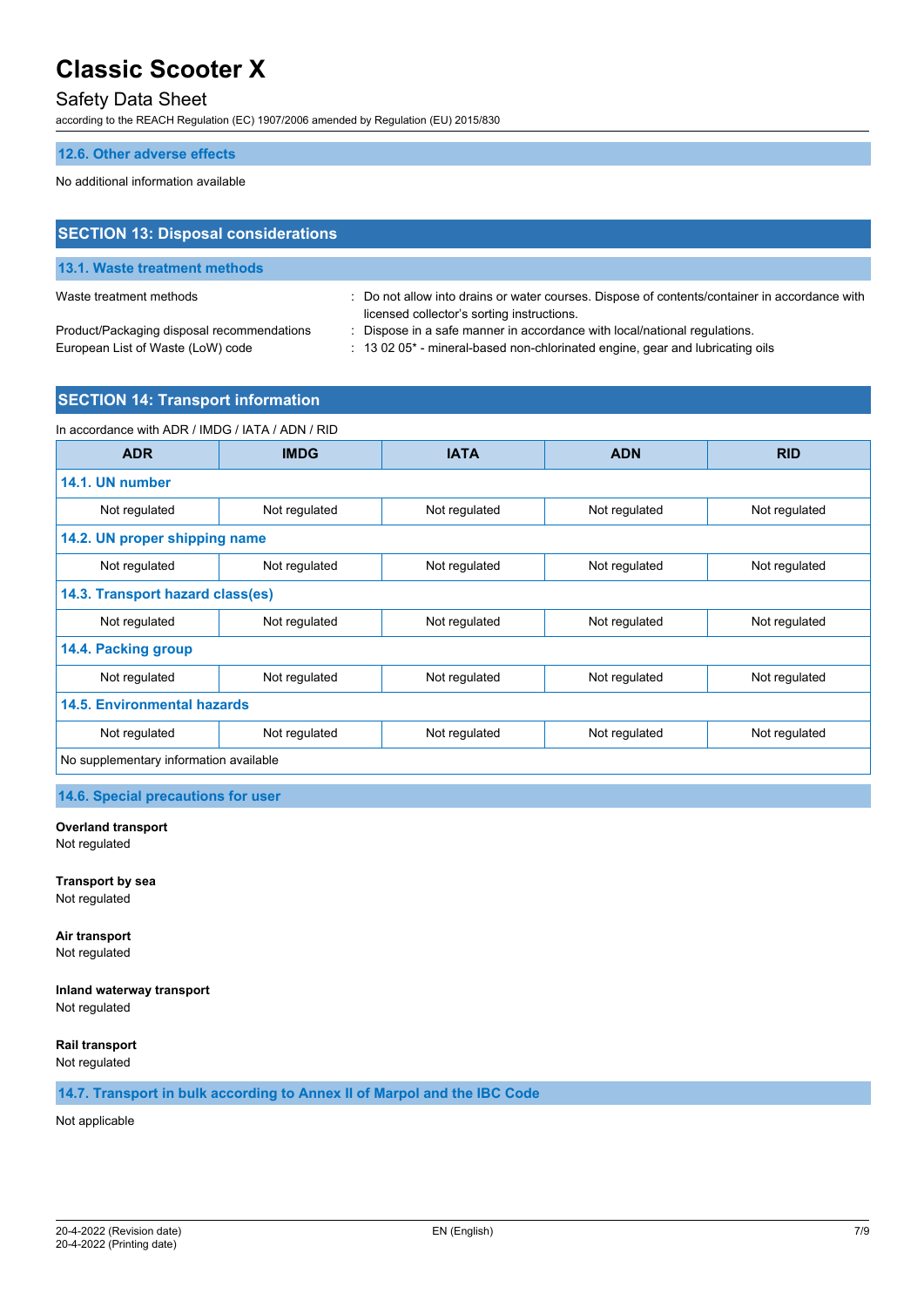### Safety Data Sheet

according to the REACH Regulation (EC) 1907/2006 amended by Regulation (EU) 2015/830

### **SECTION 15: Regulatory information**

**15.1. Safety, health and environmental regulations/legislation specific for the substance or mixture**

#### **15.1.1. EU-Regulations**

Contains no REACH substances with Annex XVII restrictions

Contains no substance on the REACH candidate list

Contains no REACH Annex XIV substances

Contains no substance subject to Regulation (EU) No 649/2012 of the European Parliament and of the Council of 4 July 2012 concerning the export and import of hazardous chemicals.

Contains no substance subject to Regulation (EU) No 2019/1021 of the European Parliament and of the Council of 20 June 2019 on persistent organic pollutants

Contains no substance subject to Regulation (EU) 2019/1148 of the European Parliament and of the Council of 20 June 2019 on the marketing and use of explosives precursors.

VOC content : 0 %

#### **15.1.2. National regulations**

No additional information available

**15.2. Chemical safety assessment**

No chemical safety assessment has been carried out

### **SECTION 16: Other information**

| <b>Indication of changes</b> |                                    |               |                 |
|------------------------------|------------------------------------|---------------|-----------------|
| <b>Section</b>               | <b>Changed item</b>                | <b>Change</b> | <b>Comments</b> |
|                              | Supersedes                         | Modified      |                 |
|                              | Revision date                      | Modified      |                 |
| 4.1                          | First-aid measures after ingestion | Modified      |                 |
| 4.2                          | Symptoms/effects                   | Modified      |                 |
| 15.1                         | <b>REACH Annex XVII</b>            | Modified      |                 |
| 16                           | Abbreviations and acronyms         | Modified      |                 |

| <b>Abbreviations and acronyms:</b> |                                                                                                 |
|------------------------------------|-------------------------------------------------------------------------------------------------|
| <b>ADN</b>                         | European Agreement concerning the International Carriage of Dangerous Goods by Inland Waterways |
| <b>ADR</b>                         | European Agreement concerning the International Carriage of Dangerous Goods by Road             |
| <b>ATE</b>                         | <b>Acute Toxicity Estimate</b>                                                                  |
| <b>BCF</b>                         | Bioconcentration factor                                                                         |
| <b>BLV</b>                         | Biological limit value                                                                          |
| <b>BOD</b>                         | Biochemical oxygen demand (BOD)                                                                 |
| <b>COD</b>                         | Chemical oxygen demand (COD)                                                                    |
| <b>DMEL</b>                        | <b>Derived Minimal Effect level</b>                                                             |
| <b>DNEL</b>                        | Derived-No Effect Level                                                                         |
| EC-No.                             | European Community number                                                                       |
| <b>EC50</b>                        | Median effective concentration                                                                  |
| <b>EN</b>                          | European Standard                                                                               |
| <b>IARC</b>                        | International Agency for Research on Cancer                                                     |